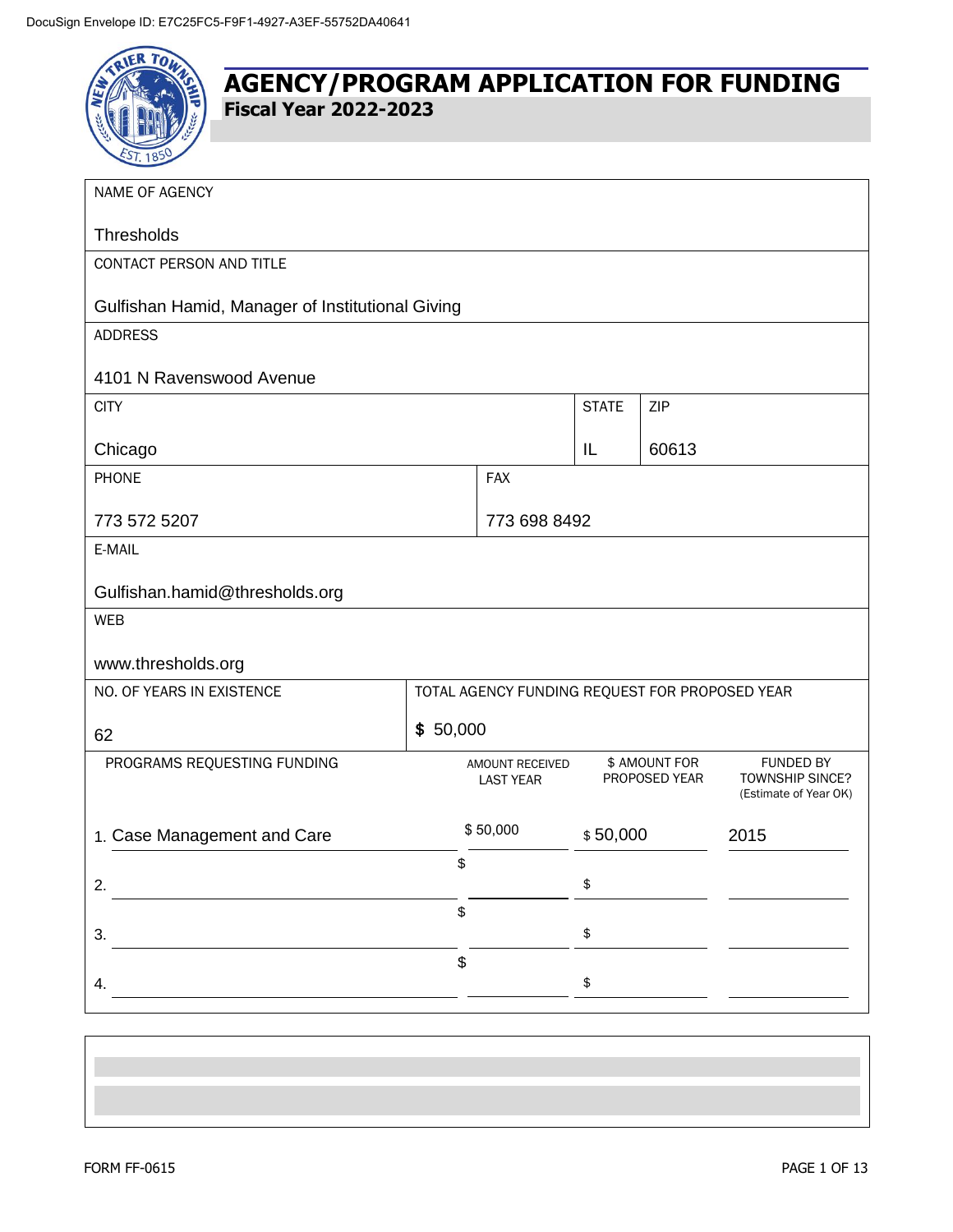

# **Eligibility Criteria For Funding**

New Trier Township General Statement of Policy:

- **Each agency/program requesting funding from the Township will be referred to either the Agency Oversight Committee, the Mental Health Committee, or the Money Follows the Person Committee of the Township. Those committees will make funding and agency/program recommendations to the New Trier Township Board of Trustees. You will be notified of their final decisions sometime in the spring.**
- Agencies considered for funding should have been in existence for one year after receiving their not-for profit status from the State of Illinois and have been providing services to the community during that time.
- No agency with the ability to tax or conduct referendums will receive Township funding.

In order to be eligible for funding an agency must meet the following minimum requirements:

- **Area Served -** While an agency may serve areas other than New Trier Township, its programs must serve residents of New Trier Township.
- **Proportion of Township Residents Served-** For agencies serving more than New Trier Township, the amount of funding requested shall take into consideration the proportion of the agency's service rendered to residents of New Trier Township.
- **Non-Profit -** Funded agencies must be 501 (c) (3) not-for-profits.
- **Needs-** The need for the service must be demonstrated.
- **Standards -** An agency requesting funding must have at least one full-time paid staff person, or its equivalent; the credentials of the applicant's staff shall meet professional standards, commensurate with the responsibilities involved.
- **Employment Practices -** The agency must be an equal opportunity employer.
- **Articles of Incorporation -** Submit a copy, as amended, if changed in the last 12 months.
- **Bylaws -** Submit a copy, as amended, if changed in the last 12 months.
- **Use of Funds -** Funds must be used as specified in the grant application and as approved by the Township. Changes must be cleared with the Township.
- **Accessibility -** All services must be available to clients with disabilities and the agency must be able to deliver services from a site that is ADA accessible. If not, please explain.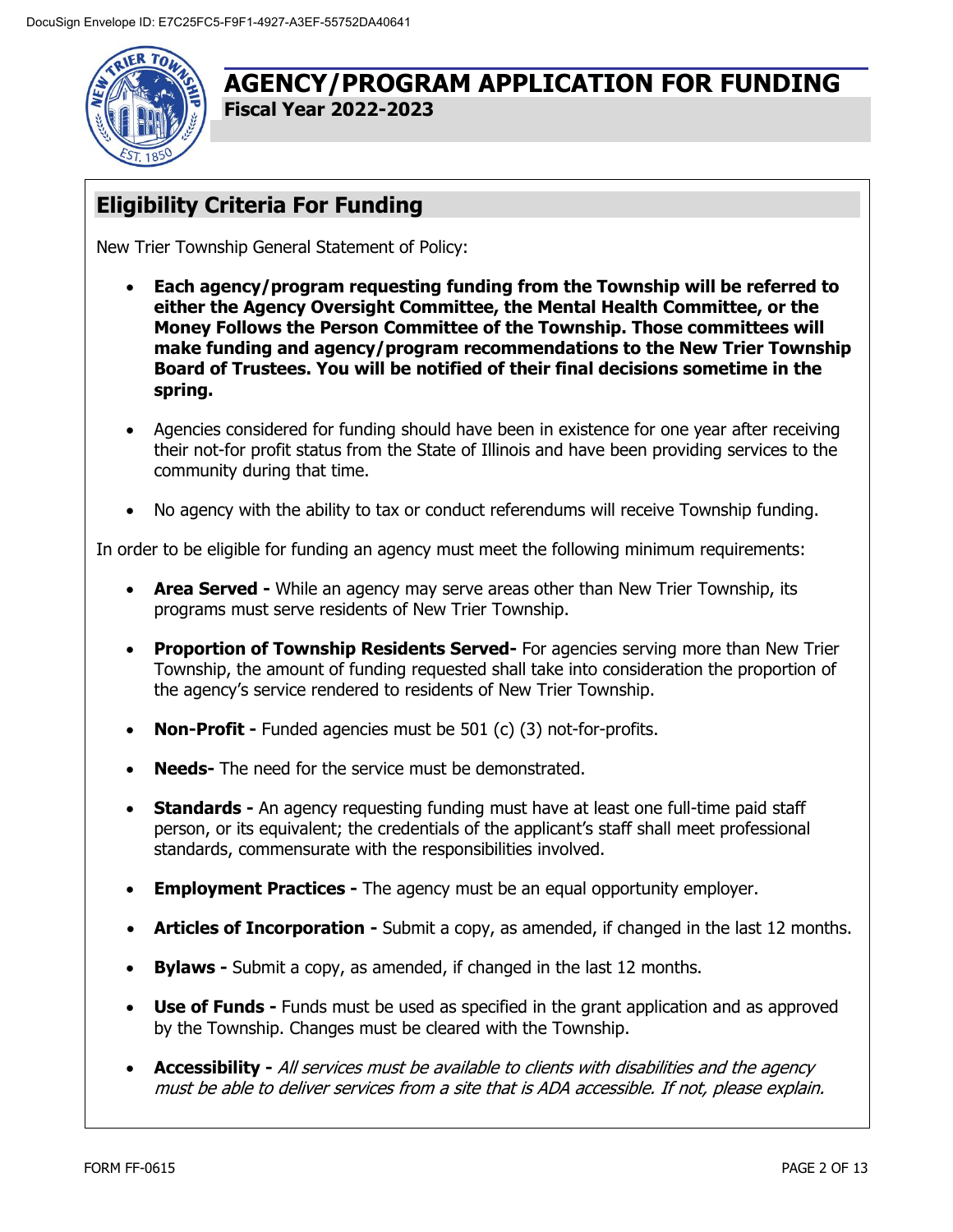

- **Accountability -** The agency shall maintain communication with the assigned advisory committee liaison, who must be allowed to attend board meetings upon request. The agency may dismiss the person from a board meeting if they convene into Executive Session. The agency shall provide meeting minutes to the liaison upon request
	- **Financial -** All agencies with budgets of greater than \$300,000 must have an annual audit performed by an independent CPA. Those agencies with a budget of \$300,000 or less must submit to the Township a copy of form AG990 that is sent to the Attorney General's Office. The Township reserves the right to request an audit be performed for agencies with budgets of \$300,000 or less.
	- **Absence of Conflicts of Interest –** The agency certifies, to the best of its knowledge, information, and belief, that it has no current relationship or involvement with any New Trier Township Trustee, Employee, or Committee Member which the Agency reasonably believes could either favorably or unfavorably influence the Township's possible grant of the Agency's funding request.

**YES\_\_X\_\_\_\_\_\_\_\_ NO\_\_\_\_\_\_\_\_\_\_\_ - If no, please explain.**

## **Other Certification Issues**

Please mark yes, no, or other as appropriate next to each statement. If no, or other, please explain. Supporting documents may be requested at a future date and must be supplied upon request.

YES NO OTHER (PLEASE EXPLAIN)

|  | Agency maintains a personnel policy manual            |
|--|-------------------------------------------------------|
|  | Agency has a non-discrimination policy                |
|  | Agency has a sexual harassment policy                 |
|  | Agency has a grievance procedure                      |
|  | Agency has a Strategic Plan<br>Covers years 2021-2023 |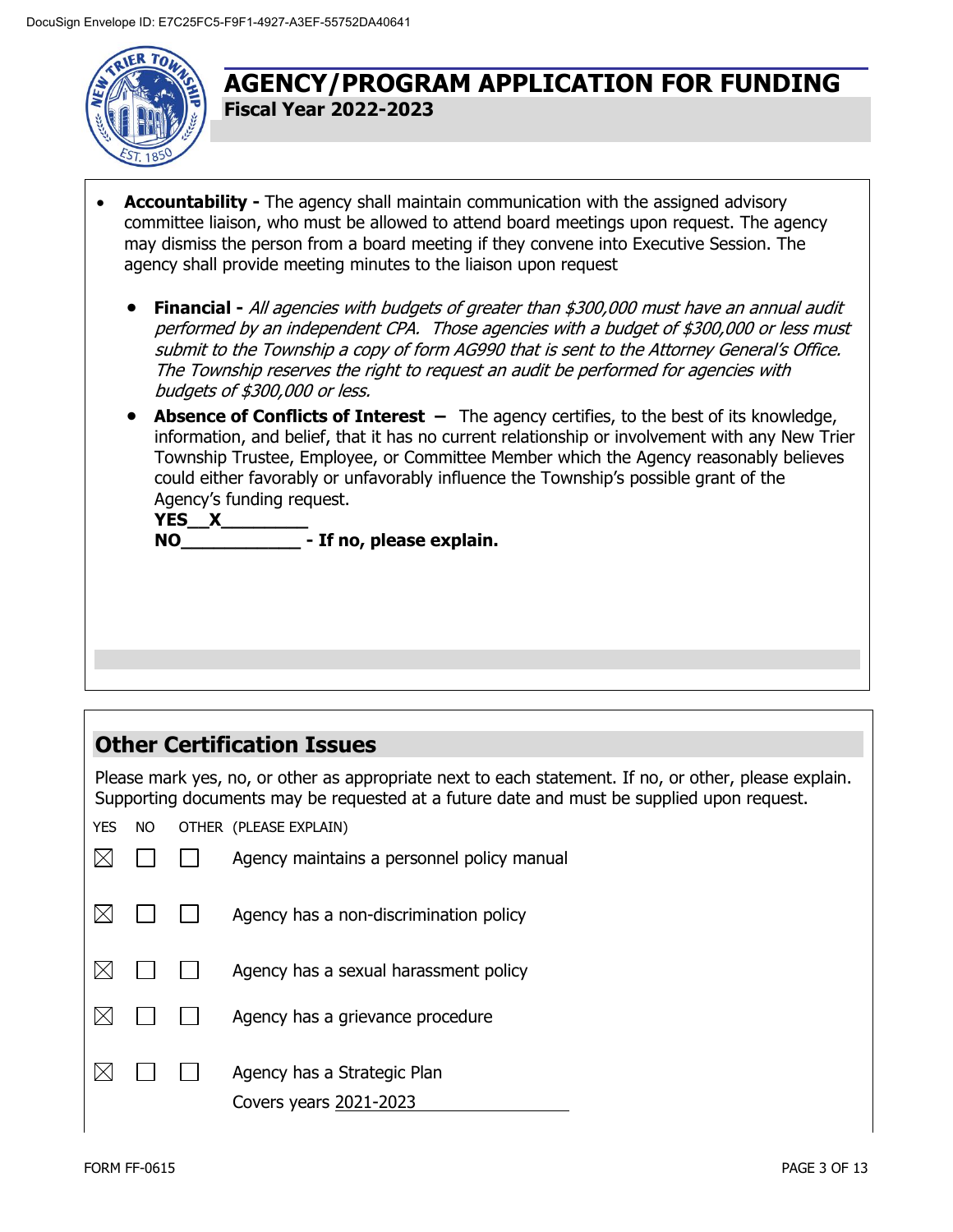|             |           |           | <b>AGENCY/PROGRAM APPLICATION FOR FUNDING</b><br><b>Fiscal Year 2022-2023</b>                                                                                                                                               |
|-------------|-----------|-----------|-----------------------------------------------------------------------------------------------------------------------------------------------------------------------------------------------------------------------------|
|             |           |           |                                                                                                                                                                                                                             |
| $\boxtimes$ |           |           | Agency produces an Annual Report                                                                                                                                                                                            |
|             |           |           | Most recent report covers period FY20                                                                                                                                                                                       |
| $\boxtimes$ |           |           | Agency has an effective fiscal management system in place and has disclosed any<br>and all Conflicts of Interest as described in the Eligibility Criteria for Funding.                                                      |
|             |           | $\bowtie$ | Audit or AG990 completed and copy provided to the Township for most recent fiscal<br>year (Latest audit was conducted for FY20; FY21 audit will be available later in the<br>year and provided as soon as it is completed). |
| $\boxtimes$ |           |           | Agency maintains general liability insurance coverage and names New Trier<br>Township as additional insurer                                                                                                                 |
|             |           |           | Amount of coverage 90,781,450                                                                                                                                                                                               |
|             |           |           | Name of insurer ACE American Insurance Company                                                                                                                                                                              |
|             |           |           | Effective dates of coverage 7/1/2021-7/1/2022                                                                                                                                                                               |
| $\boxtimes$ |           |           | Agency pays all state and federal payroll taxes                                                                                                                                                                             |
| $\boxtimes$ |           |           | Agency has a conflict of interest policy.                                                                                                                                                                                   |
| <b>YES</b>  | <b>NO</b> |           | OTHER (PLEASE EXPLAIN)                                                                                                                                                                                                      |
| $\boxtimes$ |           |           | Agency has by-laws in place                                                                                                                                                                                                 |
|             |           |           | Date last amended/accepted 3/24/2016                                                                                                                                                                                        |
| $\boxtimes$ |           |           | Agency is accredited by recognized accreditation organization (where appropriate)                                                                                                                                           |
|             |           |           | Date of most recent accreditation 5/1/2018 (next accreditation process takes place<br>in December 2021).                                                                                                                    |
|             |           |           | Accreditation Organization CARF International                                                                                                                                                                               |
| $\boxtimes$ |           |           | Agency's board serves without compensation                                                                                                                                                                                  |
|             |           |           | Number of board members 43                                                                                                                                                                                                  |
|             |           |           | Number of Board vacancies 2                                                                                                                                                                                                 |
|             |           |           | List board sub-committees Executive Committee, Governance Committee, Audit<br>Committee, Finance Committee, Investment Committee, Program Committee, Real<br>Estate Committee, Development Committee, and Special Events.   |
|             |           |           | Schedule of board meetings 6 meetings a year, annual meeting in November.                                                                                                                                                   |
|             |           |           |                                                                                                                                                                                                                             |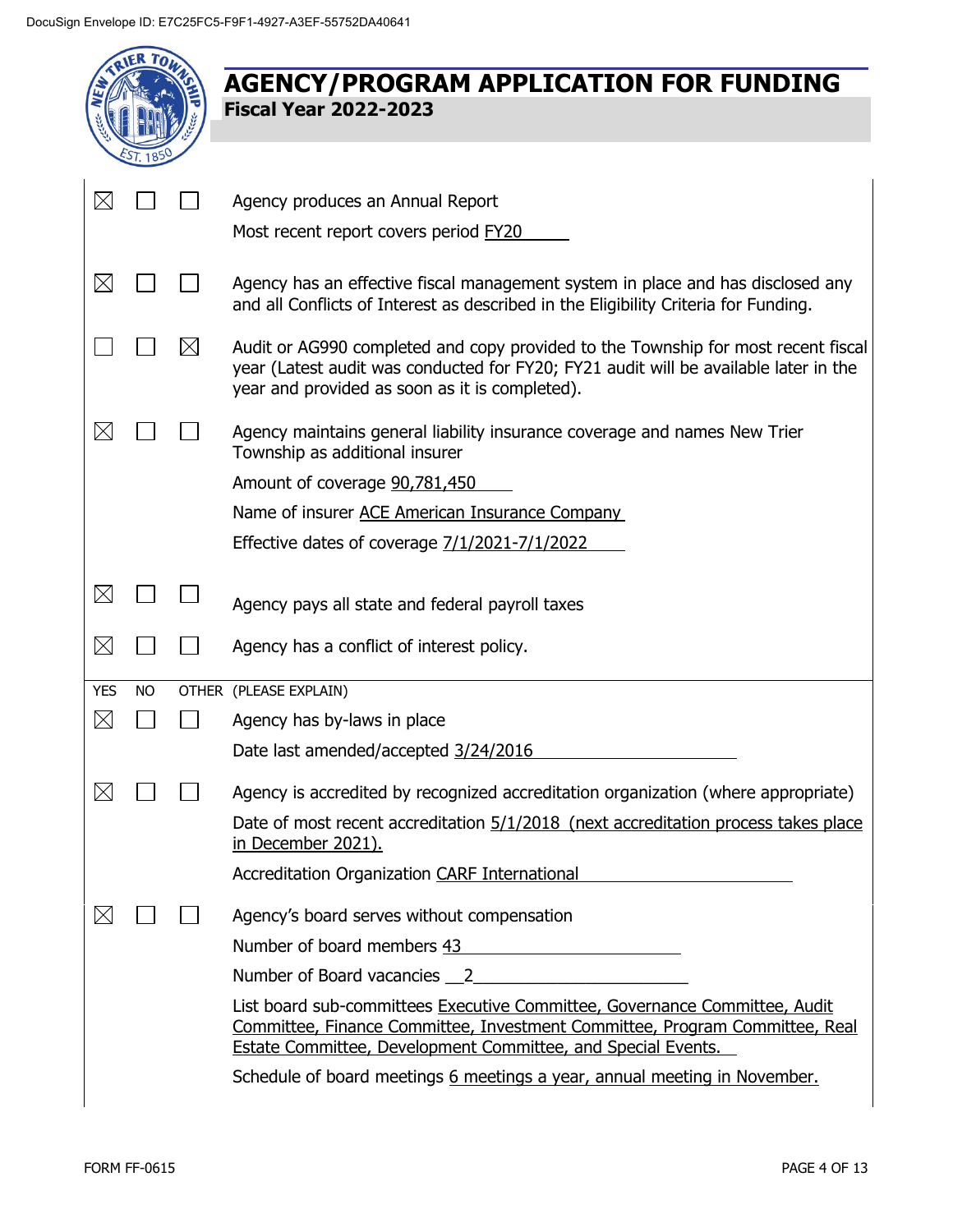|             |           | <b>AGENCY/PROGRAM APPLICATION FOR FUNDING</b><br><b>Fiscal Year 2022-2023</b>                                                                                                                                                                                                                                                                                                                                                                    |
|-------------|-----------|--------------------------------------------------------------------------------------------------------------------------------------------------------------------------------------------------------------------------------------------------------------------------------------------------------------------------------------------------------------------------------------------------------------------------------------------------|
|             |           | Agency has Auxiliary or other Advisory/Governing Board. If so, please explain:                                                                                                                                                                                                                                                                                                                                                                   |
| $\boxtimes$ |           | Agency provides staff with opportunities for training and personal development                                                                                                                                                                                                                                                                                                                                                                   |
| $\boxtimes$ |           | Agency has filed its annual report with the Illinois Attorney General<br># 01-002 080                                                                                                                                                                                                                                                                                                                                                            |
| $\boxtimes$ |           | Agency has filed its annual report with the Illinois Secretary of State<br>#430591122                                                                                                                                                                                                                                                                                                                                                            |
|             |           | Federal Tax ID # 36-2518901                                                                                                                                                                                                                                                                                                                                                                                                                      |
|             | Signature | this application is true and correct to the best of our knowledge and agree to comply with all<br>requirements of the program and funder if we are awarded and accept funding. Furthermore, our<br>Board has been advised of the Eligibility Criteria and approved our signing of this document.<br>Agency Director Name Mark Ishaug<br>09/07/2021   5:45:50 AM CDT<br>Date:                                                                     |
|             |           | Board President Name, Suzet M. McKinney                                                                                                                                                                                                                                                                                                                                                                                                          |
|             | Signature | Suset Mekinney<br>09/07/2021   10:47:08 AM CDT<br>Date:<br>20478F8DFF31470                                                                                                                                                                                                                                                                                                                                                                       |
|             |           | <b>Organizational Profile</b><br>(A) The Organizational Profile is part of the New Trier Township Application For Funding; and (B) It<br>is the Agency's responsibility to keep the Organizational Profile information current each year and<br>provide New Trier Township with further information on an ongoing basis if there are any significant<br>changes, such as to the mission, organization, board requirements, and/or other changes. |
|             |           | (1) Briefly summarize the agency's mission, history, services, and organizational structure. Have                                                                                                                                                                                                                                                                                                                                                |

these changed significantly over the lifespan of the organization? (Please attach a current organizational chart, if available.)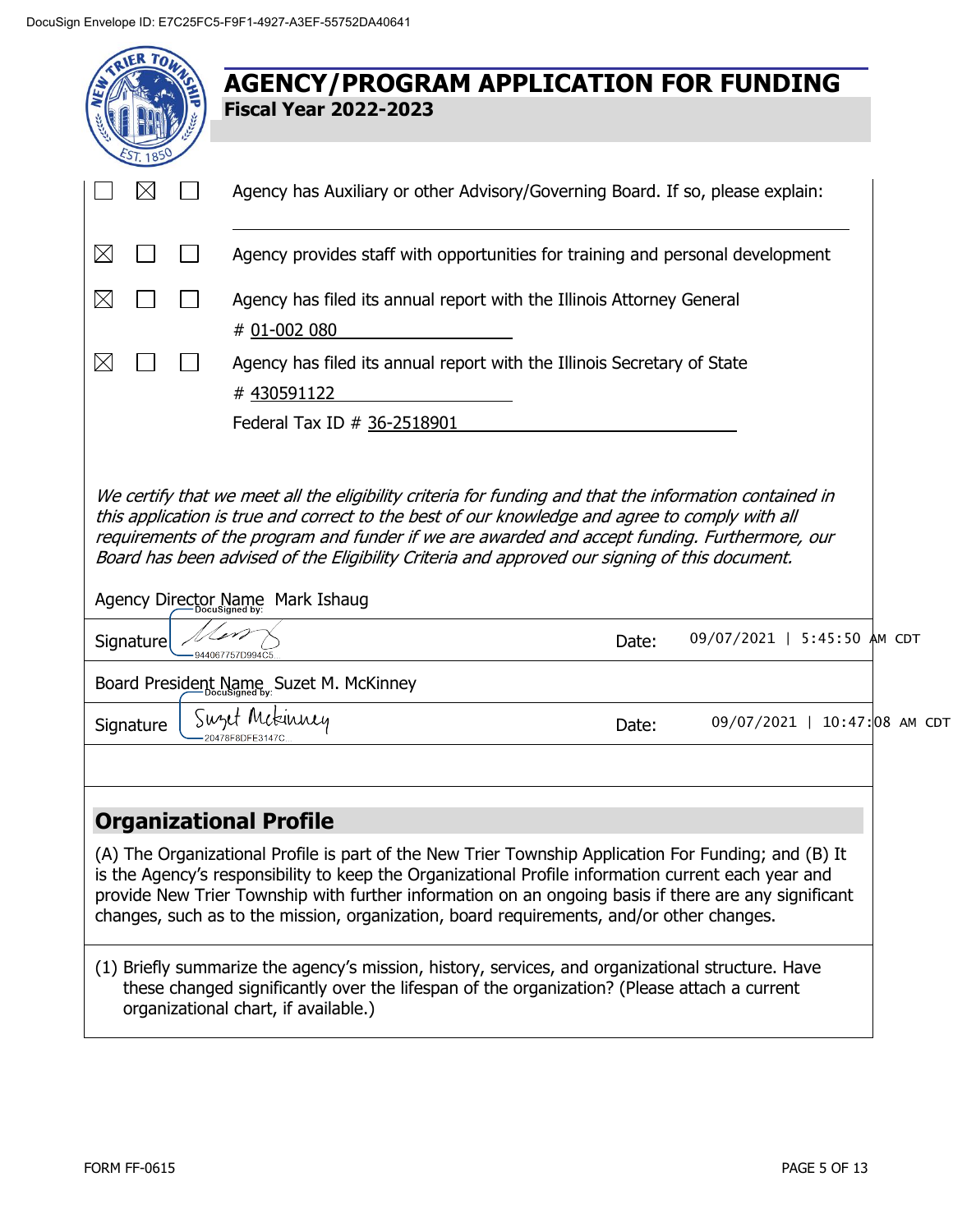

New Mission Statement (as of 2021): Thresholds provides innovative behavioral and primary healthcare that promotes empowerment, well-being, and full participation in community life. Through unwavering community-based engagement, support and advocacy, Thresholds helps people living with mental health and substance use conditions find home, health, and hope.

Founded in 1959, Thresholds was established as a moral stand by five members of the National Council of Jewish Women who were outraged that communities turned their backs on those deinstitutionalized from psychiatric hospitals. They pioneered the clubhouse model of mental health care by creating gathering places where those served received the practical resources and support needed to rebuild their lives. Over time, Thresholds added community-based services to its original site-based model. Now, nearly 80% of our services are provided in the community at locations convenient for our clients.

Thresholds served over 8,000 individuals in Fiscal Year 2021 through 30 unique programs that employ 186 clinical teams operating out of 97 sites (including 80+ residential locations) throughout Chicago, suburban Cook, DuPage, Kankakee, Lake and McHenry counties. Our community support teams assist with housing and employment, develop care plans, provide in-home services, and work with clients over the long term. Our models offer clients an entire team of trained staff committed to helping them reach their personalized recovery goals.

(2) Briefly summarize the role of the board and the requirements for serving on it. What role does the board play in the administration and operation of your organization and what is the desired size of a full and active board?

Thresholds' board serves in various capacities, including financial oversight, fundraising advocacy, public relations, and overall stewardship. Each member is asked to serve as an ambassador for Thresholds; orient and re-familiarize her/himself with Thresholds programs, services, and the healthcare environment; participate in approval of policies; oversee the CEO; review financials; approve the budget; and review audit and regulatory adherence. The board also assumes significant fundraising responsibilities by placing Thresholds at the top of her/his list of charitable giving, making an annual contribution, raising at least \$5,000 from the community, and assisting with in-person solicitations. The desired size is no less than 45 and no more than 50 directors.

# **Agency/Program Funding Request Information**

### **PROGRAM DESCRIPTION**

(1) Describe the services provided by this program, eligibility requirements, and the target population.

The Case Management and Care program has proven supports to help individuals in New Trier Township recover from the often devastating effects of mental illness and, in some cases, substance use and homelessness. Though numerous site-based programs provide behavioral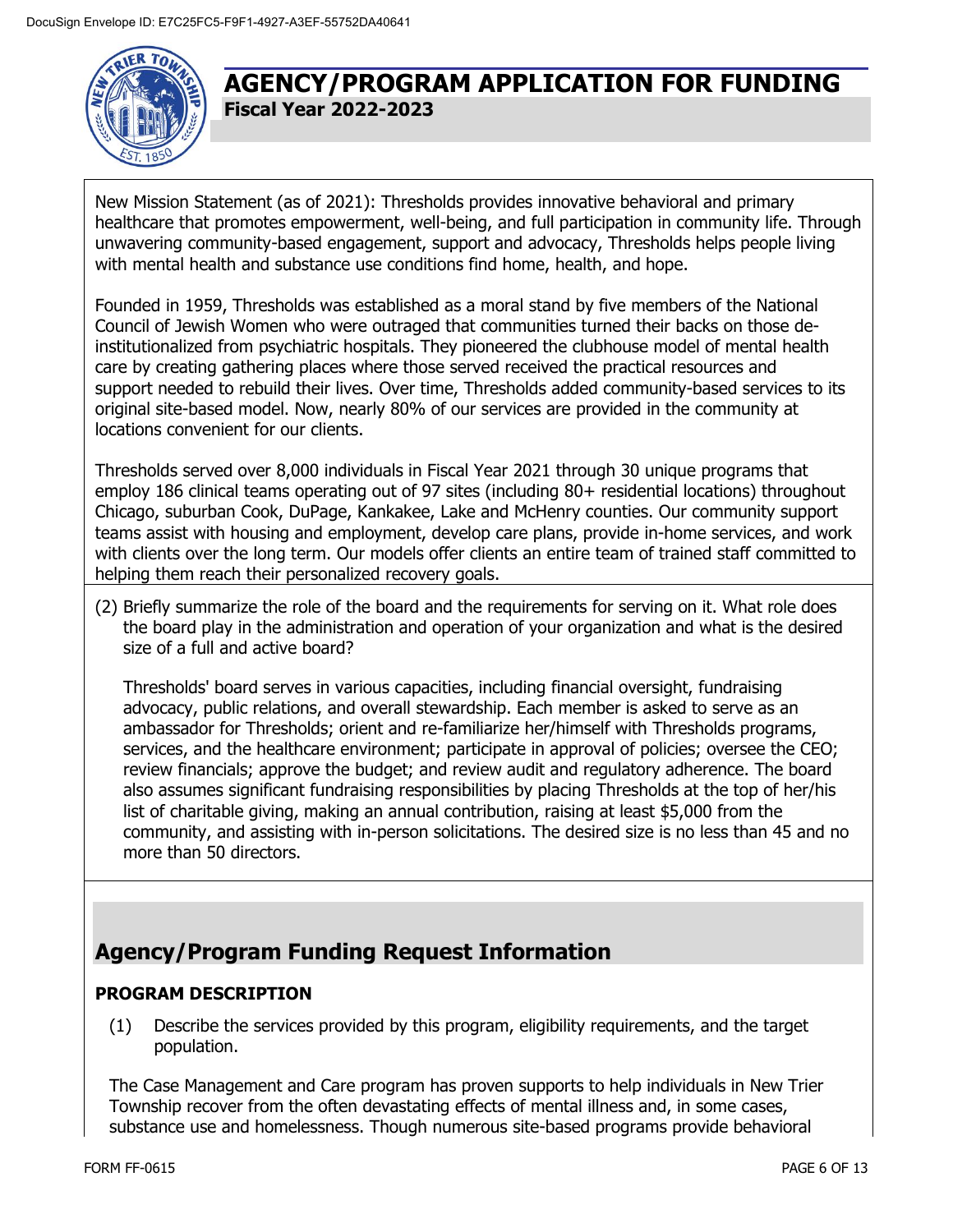

health care in the north suburbs (i.e. Turning Point, Josselyn Center, hospitals, institutionalized settings), Thresholds' Case Management and Care program is one of the few that addresses the full spectrum of health and social service needs. Depending on needs and severity of symptoms, clients are connected to one or more of the services described below:

Community Support Team (CST): An intensive support model for individuals living independently in their own community apartments. Our two CST teams consist of a total of 11 clinicians. The clinicians on each team work together to provide coordinated, comprehensive care to clients in their homes, at work, or elsewhere in the community. The team includes a certified "peer specialist", an individual in recovery from mental illness, an Integrated Dual Diagnosis specialist and a health and wellness specialist.

Community Support Individual (CSI): This less intensive community support model consists of six clinicians who work primarily one-on-one with clients living independently in the community. CSI is considered the final step in service before clients are fully self-sufficient.

Site-based services: All Case Management and Care clients receive services by CSI or CST teams situated at our Northfield location. The site includes dedicated spaces for therapy and group activities. Case Management and Care staff conduct psycho-social and skill training groups four days a week. Available groups are: symptom management, artistic expression, stress management, transportation training, relapse prevention, dialectical behavior therapy skills training, and problem solving.

Integrated primary and mental health care: Heartland Healthcare Centers (HHC), a federally qualified health center, is collocated at Turning Point, an outpatient mental health center in Skokie. HHC provides primary care and psychiatry to Thresholds clients residing in the North Suburbs, including residents of New Trier Township. Related to our formal partnership with HHC, Thresholds' North Suburbs psychiatrist relocated to the Skokie HHC site when it opened.

Community Support Residential (CSR): 64 supported housing beds are available within the Case Management and Care program. Eligible clients must be chronically homeless or require moderate in-home supports to live in the community. These programs are located in Evanston, Skokie, Morton Grove, Northfield, Northbrook, and Wilmette. Staff refer clients to these housing settings, depending on availability.

Nurse Care Coordinator: The NCC works with clients transitioning out of institutional settings and into apartments in the community. The NCC evaluates what medical supports are needed for a successful transition into the community, meets with the client once s/he is settled in the community, and provides on-going health education, health monitoring and health coordination. Additionally the NCC works with the broader community to create a comprehensive treatment plan that addresses the client's mental illness and comorbid conditions. In Fiscal Year 2021, the NCC did not transition any new clients out of institutionalized settings into New Trier Township.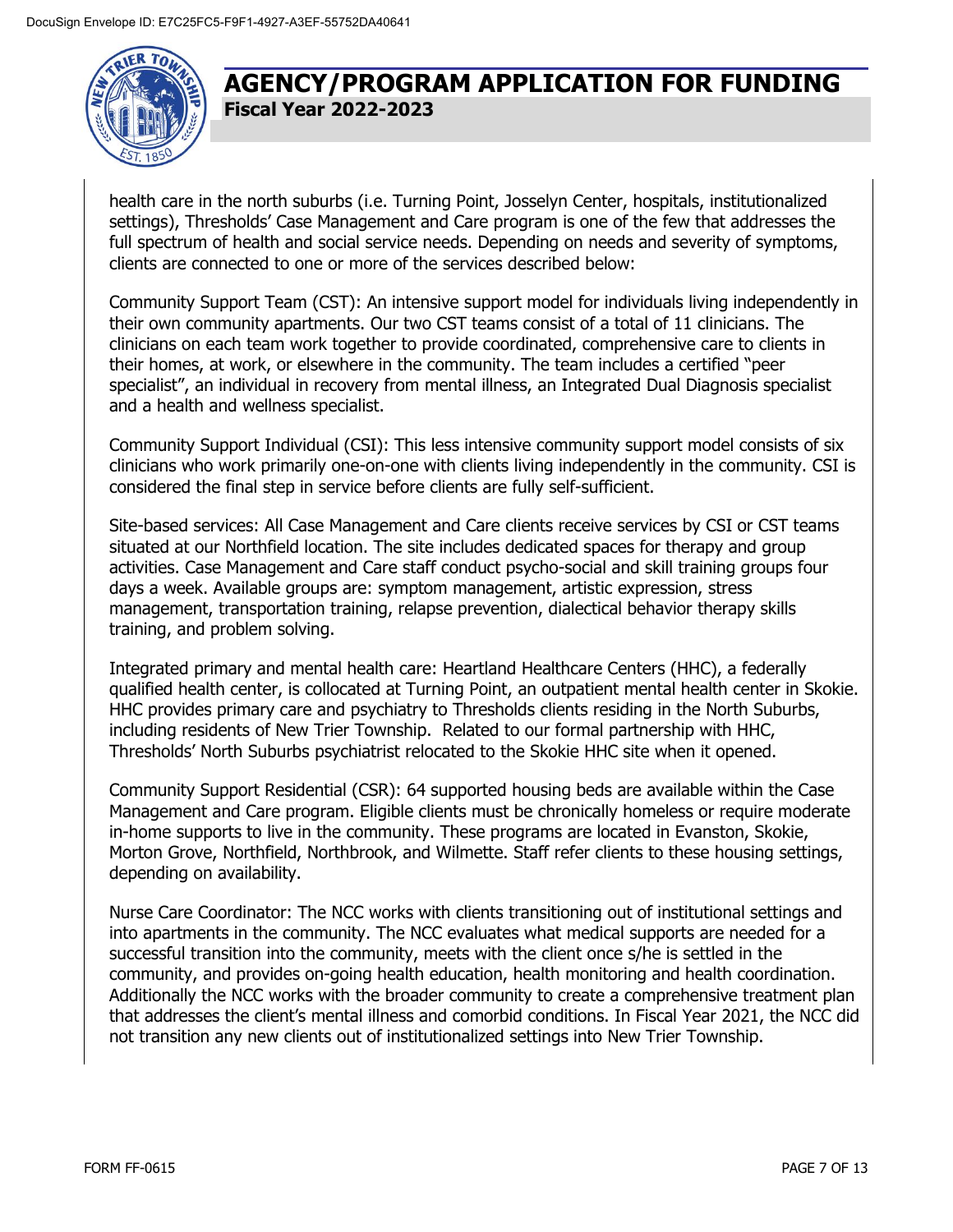

(2) How does this program fit in with one or more of the priorities identified by New Trier Township in its strategic plan? Please explain.

Thresholds serves two key constituencies outlined in New Trier Township's strategic plan, those with disabilities/mental illness and those who are low-income. At intake, 90% of our clients are unemployed and living well below the national poverty line, making an average annual income of \$10,335. Approximately 23% are homeless when they come to us and nearly 50% have a cooccurring substance use disorder. Thresholds supports its clients by providing a majority of services in the community, decreasing transportation barriers for clients and offering services in a comfortable environment. Thresholds' emphasis on community-based services mirrors New Trier Township's belief of "money follows the person", the important idea that funding should focus on where an individual lives rather than an institutional setting.

Please check each priority you feel the program addresses. (Most programs will address only one or two priorities.)

See our website at [www.newtriertownship.com](http://www.newtriertownship.com/) for more information.

 $\Box$  Aging in Place  $\boxtimes$  Low Income Families

 $\Box$  Youth Services  $\boxtimes$  Persons with Disabilities

Other

#### **NEED**

(3) Describe the need and demand for this program in the community and justify that it deserves investment of Township funding. You may include both data and examples of individual clients.

Mental illness does not discriminate by age, ethnicity, religion, or economic status. Nationwide, 1 out of 4 people has suffered from a mental illness. A 2015 report by the National Alliance on Mental Illness (NAMI) found that, in the state of Illinois, approximately 5 million adults age 18 and older suffer from poor mental health, 2.1 million are living with a mental illness, and 434,000 live with a serious mental illness. This is a problem in every neighborhood, every suburb, and every rural area throughout our state. Thresholds served 22 clients in New Trier Township in FY21. 10 clients received CST services and 12 clients received CSI services.

Primary diagnoses of those in the NTT area include (note, many clients have multiple diagnoses): bi-polar disorder 27%, Schizophrenia spectrum 27%, depression/anxiety 27%, PTSD 9%. Clients in NTT, like those across the Thresholds agency, also suffer from high comorbidities, including (not all clients were diagnosed with co-morbidities): Hypertension 14%, diabetes 9%, thyroid disorders 9%.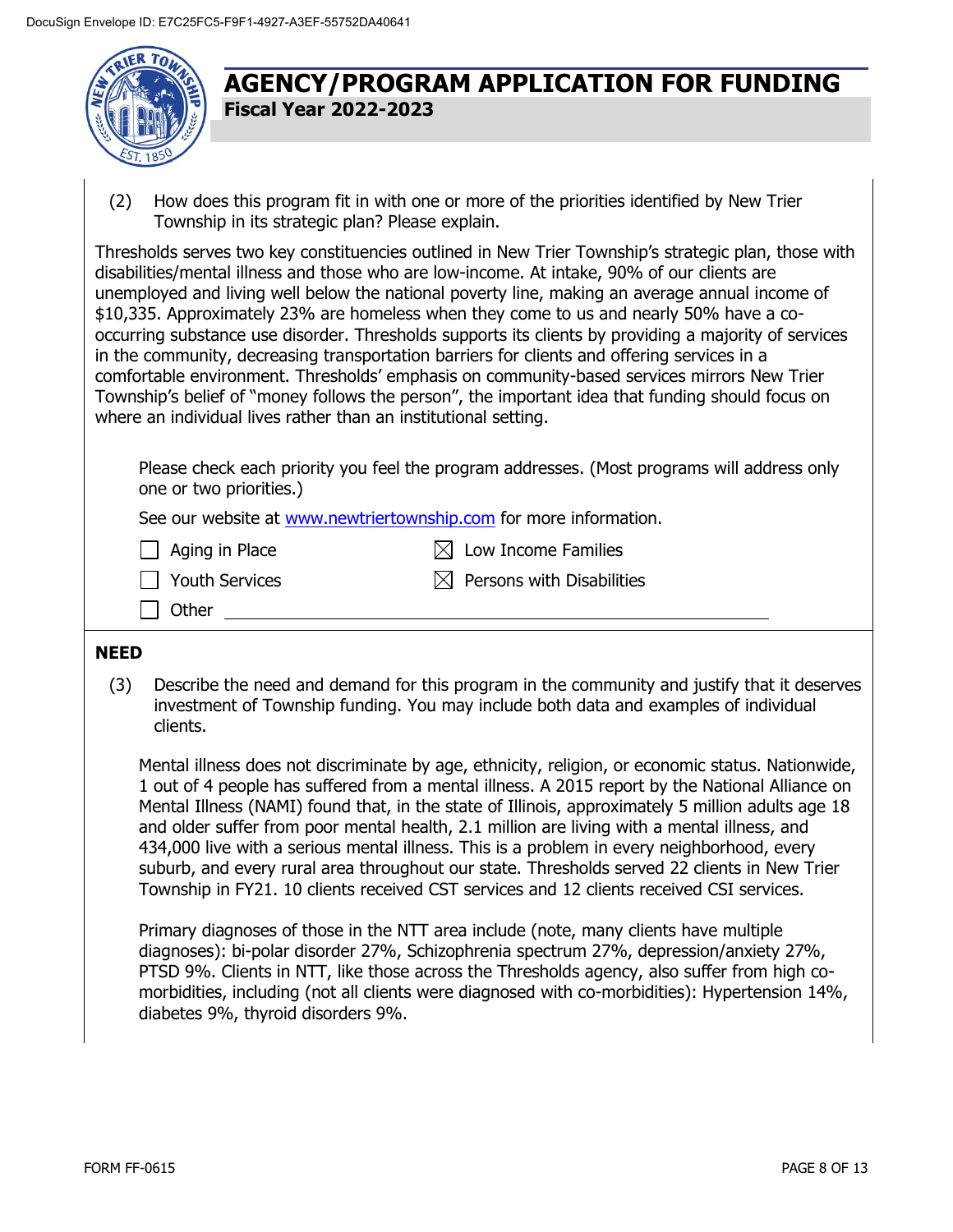

(4) Are you able to meet the full demand for this service or is there a waiting list? What new or unmet needs do you see in the community or for the clients served in this program?

We instituted a waitlist last year due to low staffing. Turnover increased in North Suburbs from 28% to 46% for the year ended June 30, 2021. A new need is for applicants to fill Thresholds' direct service and administrative vacancies sufficient to maintain care quality and continuity and smooth operations.

### **CAPACITY**

(5) Demonstrate that the program has the vision, personnel, and skills to successfully carry out the program and achieve its goals, objectives and performance measures. Summarize any major changes in staff or personnel.

In 2021, Thresholds has brought on a new Chief Technology Officer and a new Chief of Community Engagement and Equity. The latter will focus on building partnerships to support establishing equitable communities, as part of Thresholds' deepened commitment to strengthen its diversity, equity, and inclusion efforts, both internally and externally A new strategic plan for 2021-202, created with input from program staff, leadership, and external partners, was approved by the Board earlier this year, along with a new mission statement that focuses on both primary and behavioral health.

On the clinical side, Thresholds is a pioneer in developing and delivering psychiatric rehabilitation services. Whether establishing the nation's first specialized programs for those who are deaf and have mental illness, or teaching and supporting students with mental illness as they fulfill their educational goals, Thresholds is using its unique and distinctive history to implement and integrate evidence-based practices (EBP). One of our premiere practices is our Individual Placement and Supports (IPS) supported employment program, an EBP developed through a partnership with Dartmouth University. This program helps clients find and maintain jobs in real work settings, decreasing symptoms of mental illness and increasing self-esteem.

Thresholds also utilizes our Evaluation and Research departments to track our services and guide our vision. The Research department collaborates with external university partners to develop and implement cutting-edge interventions that work in real world settings and contribute to the literature on behavioral health best practices. The Evaluation department works with internal programs to identify ways of improving client outcomes and care experience.

Together, Evaluation and Research empower those who seek to advance and improve behavioral health by sharing informed and actionable insights for others to implement. Thresholds also has a highly educated staff. About 1/3rd of Thresholds' clinical staff – and over 90% of Team Leaders – is Master's Level. 72 of our 1,000+ staff are bi-lingual, representing 18 different languages and making our staff more accessible to clients. Furthermore, Thresholds' senior clinical staff includes several individuals whose tenure exceeds 30 years (Peggy Flaherty, Clinical Associate Director; Debbie Pavick, Chief Clinical Officer; Mark Furlong, VP Clinical Operations). The organization has made significant investments in staff development. For the last six years, Thresholds has been listed as one of the Top 100 Work Places by the Chicago Tribune. Finally, Thresholds benefits from a talented, passionate CEO. Since Mark Ishaug took the helm, Thresholds has seen an almost 50% increase in staff and membership as well as an almost 50% increase in budget. He serves on the Board of Directors of the National Council for Behavioral Health.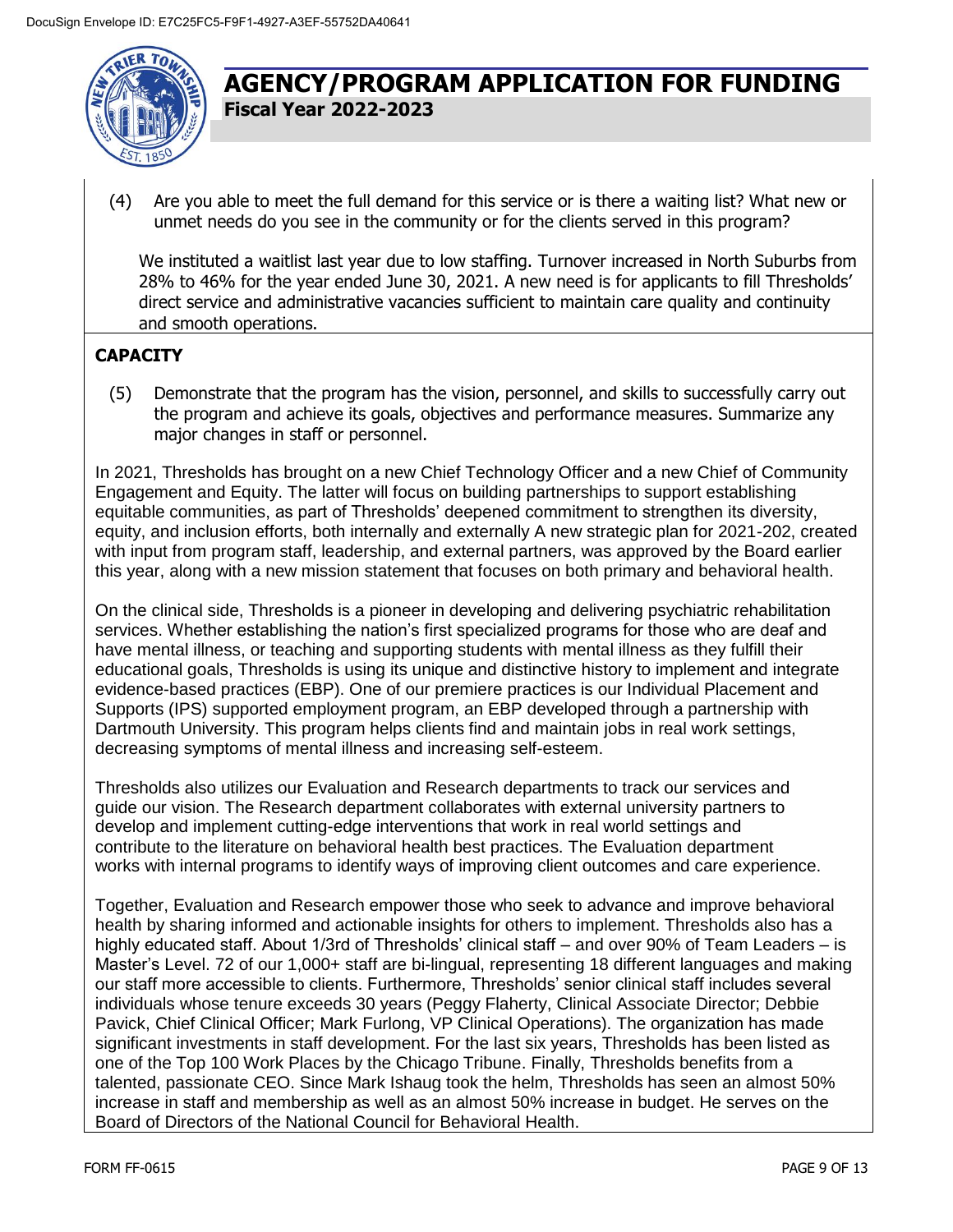

### **SERVICE STATISTICS/DEMOGRAPHICS**

(6) Who is being served by this program? Please provide a statistical breakdown of the number of clients served, the total units of service delivered, and costs per unit of service by filling in the chart below. Please state and define your unit of service for this program and why you chose it. To calculate cost per unit of service, divide the total number of units of service into the total budget for the program. (Suggestions for the appropriate unit of service are included in the proposal in the directions. For some programs you may wish to calculate cost per unit of service in more than one manner.)

(6a) Unit of service definition – a unit of service is defined as one hour spent in an encounter with a client.

| PLEASE INDICATE FISCAL<br>YEAR/DATES IN EACH COLUMN | Prior Year FY21<br>7/1/2020-6/30/2021 | Present Year FY22<br>7/1/2021-6/30/2022 | Proposed Year FY23<br>7/1/2022-6/30/2023 |
|-----------------------------------------------------|---------------------------------------|-----------------------------------------|------------------------------------------|
| Number of persons served<br>(unduplicated count)    | 4,481                                 | 4,585                                   | 4,585                                    |
| Number of units of service                          | 197,616                               | 202,220                                 | 202,220                                  |
| Cost per unit of service                            | 264.59                                | 280.67                                  | 286.29                                   |

(7) What are the demographics of New Trier clients served in the prior year? (breakdown by community).

Thresholds served 22 clients from New Trier Township in Fiscal Year 2021, 12 of whom were women and 10 of whom were men. Two were African American, 19 were Caucasian and one was of unknown race/ethnicity. Of the 22 NTT clients, 16 lived in Wilmette, 2 lived in Northfield, 3 lived in Glenview, and 1 lived in Northbrook.

(8) Total from New Trier Township (unduplicated).

22

(9) New Trier Township clients are what % of total?

0.5%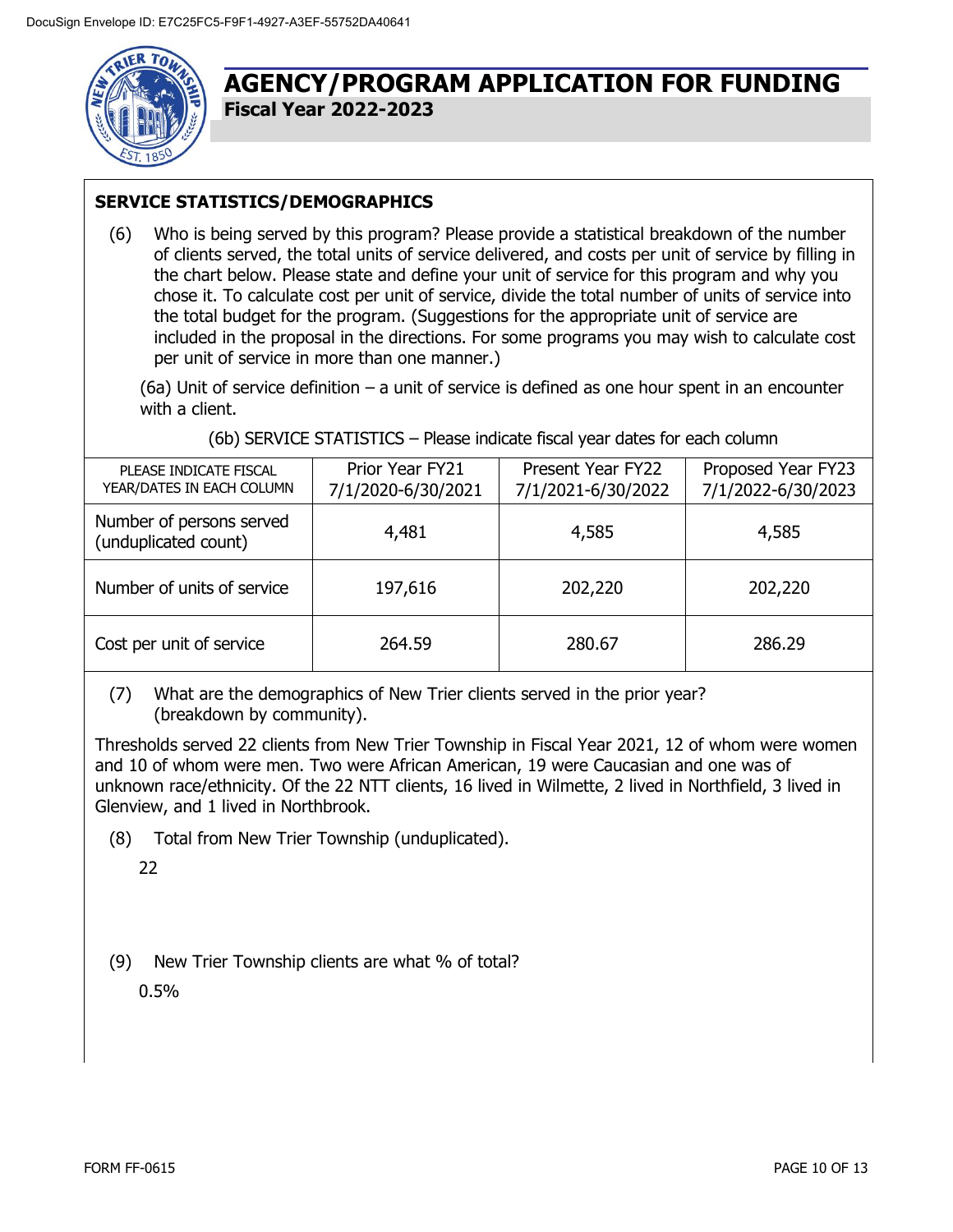

(10) Units of Service to New Trier clients.

In Fiscal Year 2021, Thresholds assisted 22 clients in New Trier Township who received 1,354 units of service. In Fiscal Years 2022 and 2023, we anticipate serving the same number of clients in New Trier Township as Fiscal Year 2021 and providing them with the same units of service.

(11) Units of Service to NTT clients are what % of total

 $1%$ 

(12) New Trier clients age breakdown

Of the 22 clients served in the township in FY21, three were between ages 30-39, five were between the ages of 40-49, eight were between the ages of 50-59, and six were in the age range of 60-69.

### **OUTCOMES/EVALUATION**

(13) What outcomes did you achieve for your clients in the prior year? Results should be clientoutcome based, specify a target level of achievement, the measurement tool that was used, the rationale for setting the target at a certain level, and a timeframe for accomplishment. Detail any changes made in the program as a result of these outcome results.

The Case Management and Care program achieved the following outcomes in Fiscal Year 2021, from July 2020 to June 2021. Rationale behind these goals was based on past outcomes, current capacity, and future budget projections.

Goal 1: Maintain housing options in NTT for Thresholds clients Projected Outcome: 100% of NTT clients will maintain housing for the year. Outcome Actual: 100% of NTT clients remained housed. Data Collection: SmartCare

Goal 2: Connect Clients to employment

Projected Outcome: 100% of NTT clients interested in employment will work with a Supported Employment specialist to pursue employment. Additionally, staff will maintain and expand employer relationships based on client interest.

Outcome Actual: 100% of NTT clients interested in employment worked with a Supported Employment specialist to pursue employment and were working. Data Collection: SmartCare

Goal 3: Assist clients with dual diagnosis of mental illness and substance use disorders. Projected Outcome: 100% of clients who self-identify as having a substance use disorder will have access to treatment. Clients will maintain an engagement in treatment rate above the statewide accumulative average of 42.1%.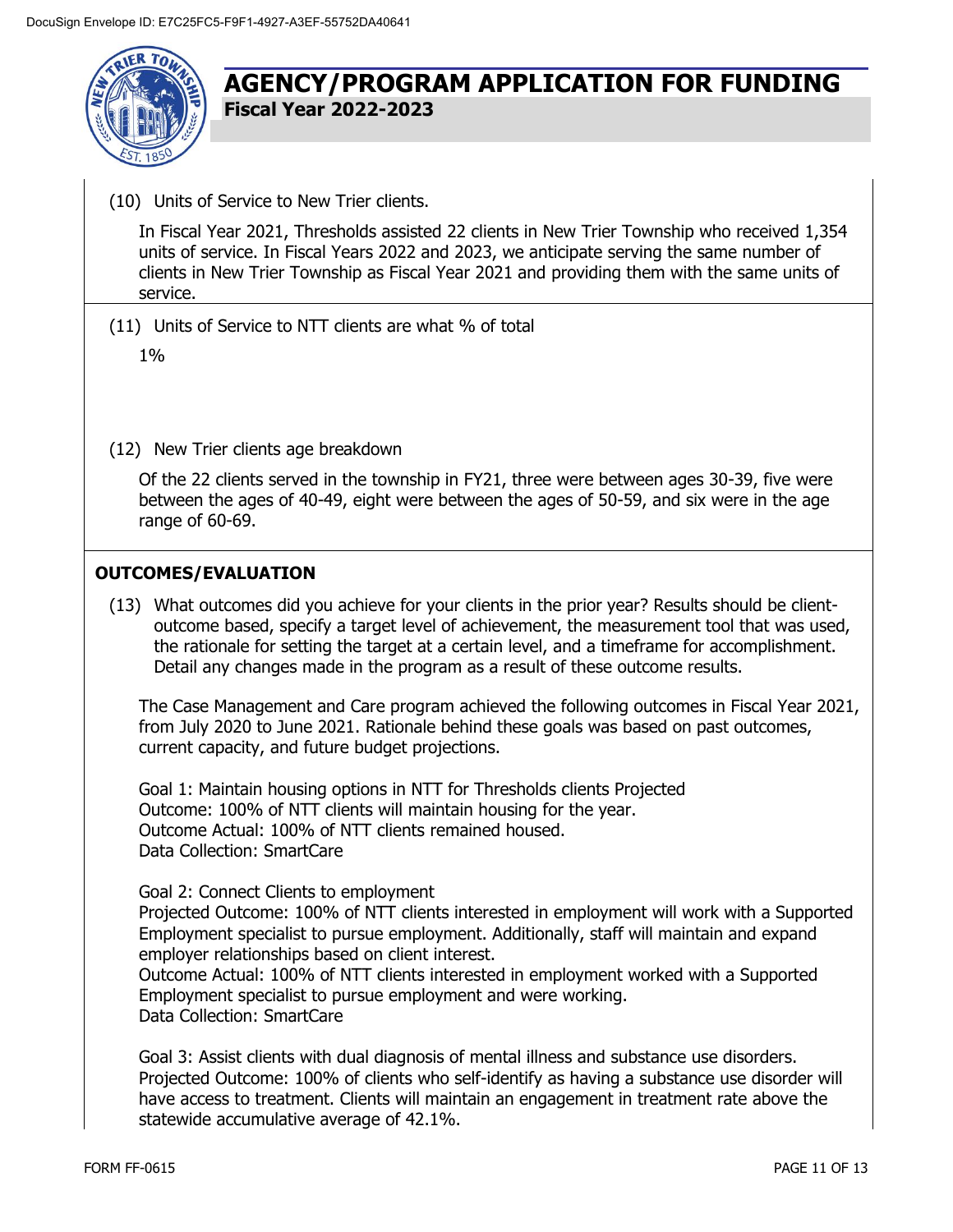

Outcome Actual: 100% of clients who self-identify as having a substance use disorder had access to treatment. Of those with a disorder, 100% (three NTT clients) were engaged in treatment.

Data Collection: SmartCare

Goal 4: Decrease hospitalizations among clients. Projected Outcome: Clients who are the highest utilizers of inpatient services will show a readmission rate at or below the national average for persons with SMI, which is 20%. Outcome Actual: Two NTT client was hospitalized. Data Collection: SmartCare

(14) What results are you committed to achieving in the present year? (If outcomes are the same as above, simply state that we hope to improve upon the past year's results)

We hope to improve upon the last year's results.

(15) Are there any other program effectiveness/evaluation measures you think are important, such as customer/client satisfaction surveys, quality of service measures, or other indicators? Please describe.

In addition to the previously mentioned evaluation measures, our Case Management and Care clients complete satisfaction and experience surveys allowing staff to gather and incorporate client feedback into our work. This, combined with the full suite of EHR metrics and findings derived from Thresholds' Evaluation Department, ensure each program has a full and complete understanding of service quality.

### **CHANGES/CHALLENGES**

(16) What changes or challenges (legal, socio-economic, demographic, financial, political or other) did the agency, program, and clients face in the prior year? How did you respond? What challenges or changes do you anticipate in the present year? (If changes/challenges were the same for all programs, do not repeat).

Challenges in Prior Year FY21: COVID-19 continued to pose the most dramatic challenge to NSP CM&C staff ability to meet with clients at the customary rates and in the places they'd grown accustomed. Clients and staff had anxiety and family care challenges related to the pandemic that impacted work and service continuity. Office sites were earlier vacated, and later re-occupied in late 2020. Thresholds developed and continuously modified temporary PTO and compensation policies, guidelines for face to face community and face to face supported housing services, weekly COVID meetings and all-staff updates, and weekly PPE delivery to meet the changing needs of the clients and staff.

Illinois Williams/Colbert protocol were revised in February 2020 significantly reducing the number of individuals Thresholds assisted to transition from IMDs. Our response was to resume intake of community members, including to the North Suburbs program. Staff shortages reduced the numbers of new community clients we are able to open to services.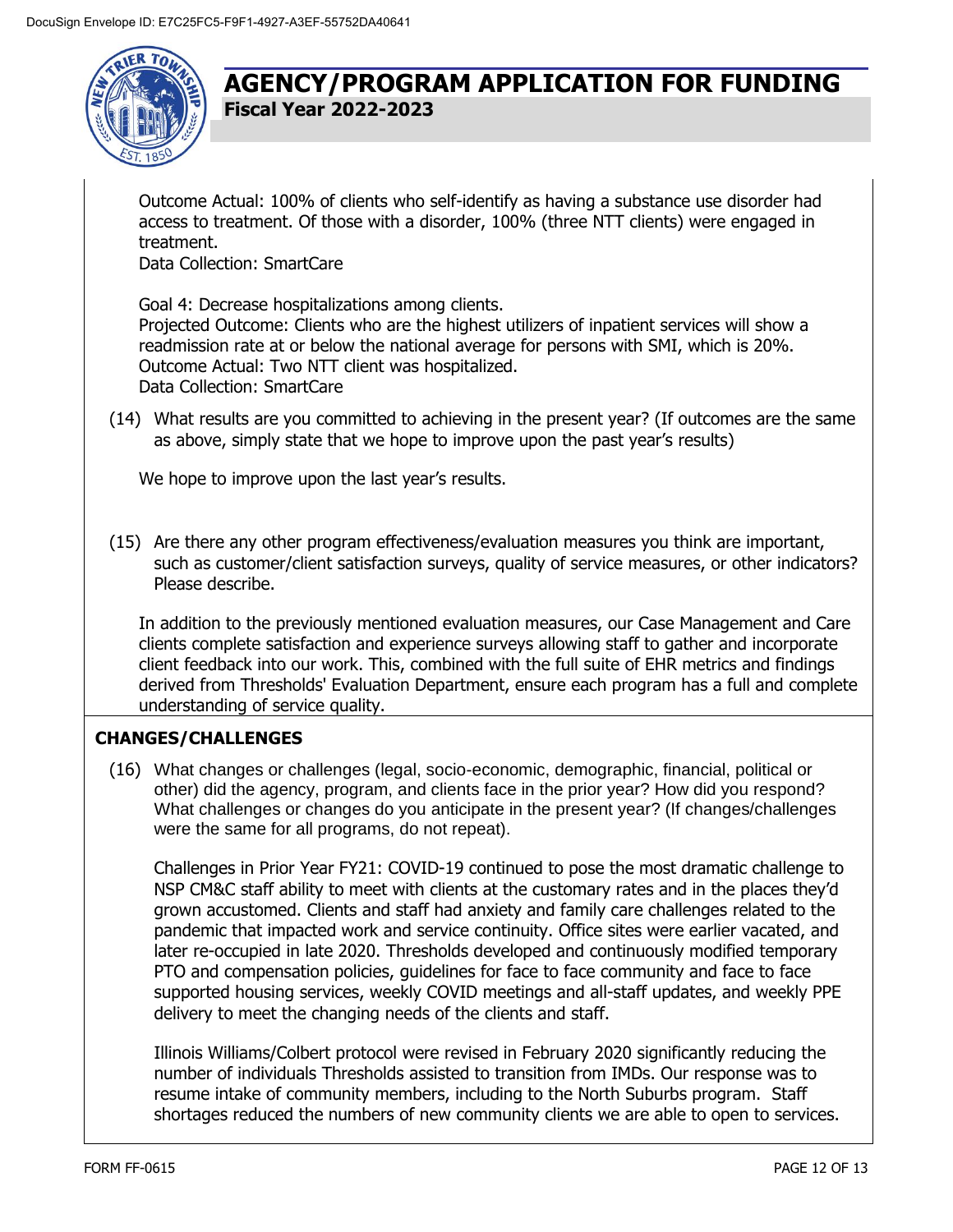

A positive change was the consolidation of our two locations in the NSP Northfield building in April 2021. Operating from a single building eases communication and comradery.

Present Challenges: The fluctuating rates of COVID infection and changes in the labor market pose the greatest challenges to Thresholds presently.

#### **RECOMMENDATION RESPONSES**

(17) How did you respond to the recommendations made by New Trier Township, if any? Please describe in detail. (These are contained in the funding letter you received in June).

We met the goals and outcomes for FY21 (Question 13). Our goal is to maintain a high quality of services for our New Trier Township clients as the challenges related to the pandemic continue to evolve.

#### **RESOURCES/BUDGET**

(18) What non-financial resources are required to deliver this service? Specify staffing/volunteer requirements, budgetary needs and other resources, inputs, and/or community partners that are needed for this program. If the Township is unable to fund this program at the desired level, what will the impact be on services? Describe how your program will or will not continue without investment by the Township. Complete the attached budget forms. Were any cost reduction measures implemented in the prior year? If there is a sliding fee scale for this program, please attach it and indicate how many clients paid each fee level.

One of Thresholds' greatest resources is its highly qualified staff, which is why the program staff line is, by far, the largest on our budget. Without trained, talented staff, the Case Management and Care program will not succeed, which is why funding from New Trier Township is essential to this program. A grant from New Trier Township helps cover a significant portion of our staff costs enabling us to attract, train, and retain experienced team members who provide vital resources and supports to our clients.

(19) If your program or agency budget request represents an increase from last year, please explain the reason for the change and what the increase will be used for.

N/A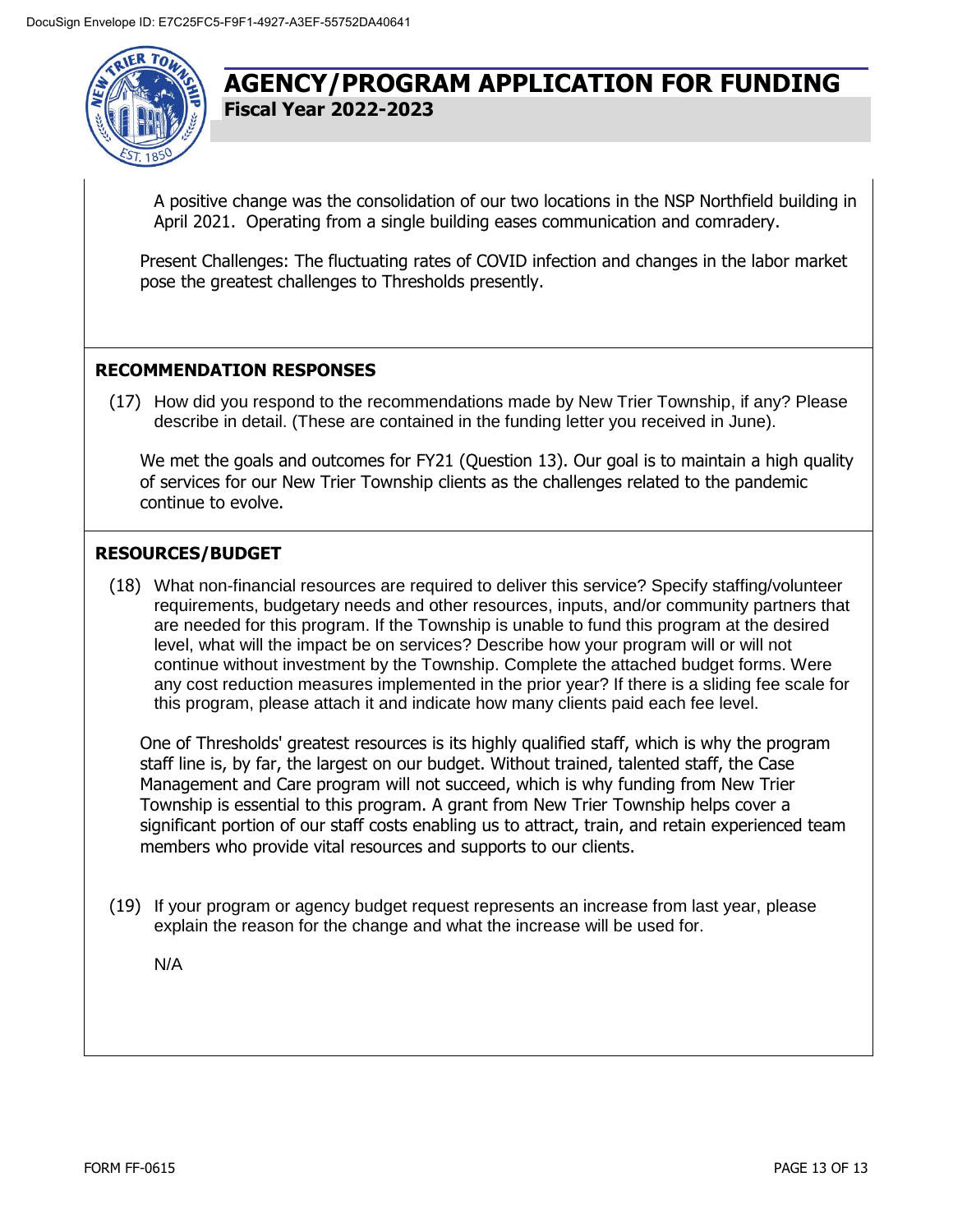|                                                | <b>NEW TRIER TOWNSHIP</b>          |                |                 |  |  |
|------------------------------------------------|------------------------------------|----------------|-----------------|--|--|
| <b>ANNUAL FUNDING REQUEST FORM</b>             |                                    |                |                 |  |  |
|                                                | 2022-2023 TOTAL AGENCY BUDGET FORM |                |                 |  |  |
| <b>AGENCY NAME: Thresholds</b>                 |                                    |                |                 |  |  |
| Indicate year in each column                   | FY2021                             | FY2022         | FY2023          |  |  |
|                                                | <b>PRIOR</b>                       | <b>PRESENT</b> | <b>PROPOSED</b> |  |  |
|                                                | <b>YEAR</b>                        | <b>YEAR</b>    | <b>YEAR</b>     |  |  |
| <b>AGENCY REVENUES</b>                         |                                    |                |                 |  |  |
|                                                |                                    |                |                 |  |  |
| New Trier Township                             | 50,000                             | 50,000         | 50,000          |  |  |
| <b>Federal Government</b>                      | 11,325,198                         | 23,228,689     | 12,677,263      |  |  |
| <b>State Government</b>                        | 73,576,725                         | 70,745,283     | 75,054,905      |  |  |
| Local Government/Townships                     | 4,123,865                          | 3,301,054      | 3,367,075       |  |  |
| <b>Client Fees</b>                             | 3,258,169                          | 3,181,642      | 3,245,275       |  |  |
| Grants: Foundations, Corporate, Religious      | 2,644,960                          | 1,597,000      | 1,612,970       |  |  |
| <b>Individual Contributions</b>                | 2,315,448                          | 2,509,000      | 3,759,000       |  |  |
| <b>Special Events</b>                          | 494,403                            | 1,170,000      | 1,193,400       |  |  |
| United Way                                     | 24,136                             | 24,000         | 24,000          |  |  |
| <b>Sales</b>                                   |                                    |                |                 |  |  |
| <b>Other Revenues</b>                          | 2,695,005                          | 3,129,425      | 3,342,014       |  |  |
| TOTAL REVENUES                                 | 100,507,910                        | 108,936,094    | 104,325,902     |  |  |
| <b>AGENCY EXPENDITURES</b>                     |                                    |                |                 |  |  |
| Program Staff Salaries, Benefits, Taxes        | 49,025,394                         | 52, 189, 729   | 55,691,618      |  |  |
| Administrative Staff Salaries, Benefits, Taxes | 15,893,886                         | 17,598,731     | 17,948,731      |  |  |
| Fundraising Staff Salaries, Benefits, Taxes    | 635,049                            | 607,117        | 619,259         |  |  |
| <b>Professional Fees/Contractual Services</b>  | 2,845,143                          | 3,291,699      | 3,357,533       |  |  |
| <b>General Operating Expenses</b>              | 18,843,718                         | 20,950,759     | 21,369,774      |  |  |
| Occupancy and Utilities                        | 6,000,898                          | 6,156,513      | 6,279,644       |  |  |
| Specific Assistance to Individuals             | 4,190,536                          | 4,037,127      | 4,117,869       |  |  |
| Major and Minor Equipment                      | 195,707                            | 79,063         | 80,644          |  |  |
| <b>Major Capital Expenses</b>                  |                                    |                |                 |  |  |
| <b>Other Fundraising Expenses</b>              | 195,186                            | 277,645        | 283,198         |  |  |
| Other/Miscellaneous                            | 18,883                             | 20,648         |                 |  |  |
|                                                |                                    |                | 21,061          |  |  |
| <b>TOTAL EXPENDITURES</b>                      | 97,844,400                         | 105,209,031    | 109,769,331     |  |  |
| <b>SURPLUS (DEFICIT)</b>                       | 2,663,510                          | 3,727,063      | (5, 443, 430)   |  |  |
| NET GAIN/LOSS FROM OTHER FUNDS                 | $\mathbf 0$                        | 0              | $\mathbf 0$     |  |  |
| <b>SURPLUS (DEFICIT)</b>                       | 2,663,510                          | 3,727,063      | (5, 443, 430)   |  |  |
| TOTAL FUNDRAISING/ADMIN COSTS                  | 13,208,994                         | 14,203,219     | 14,818,860      |  |  |